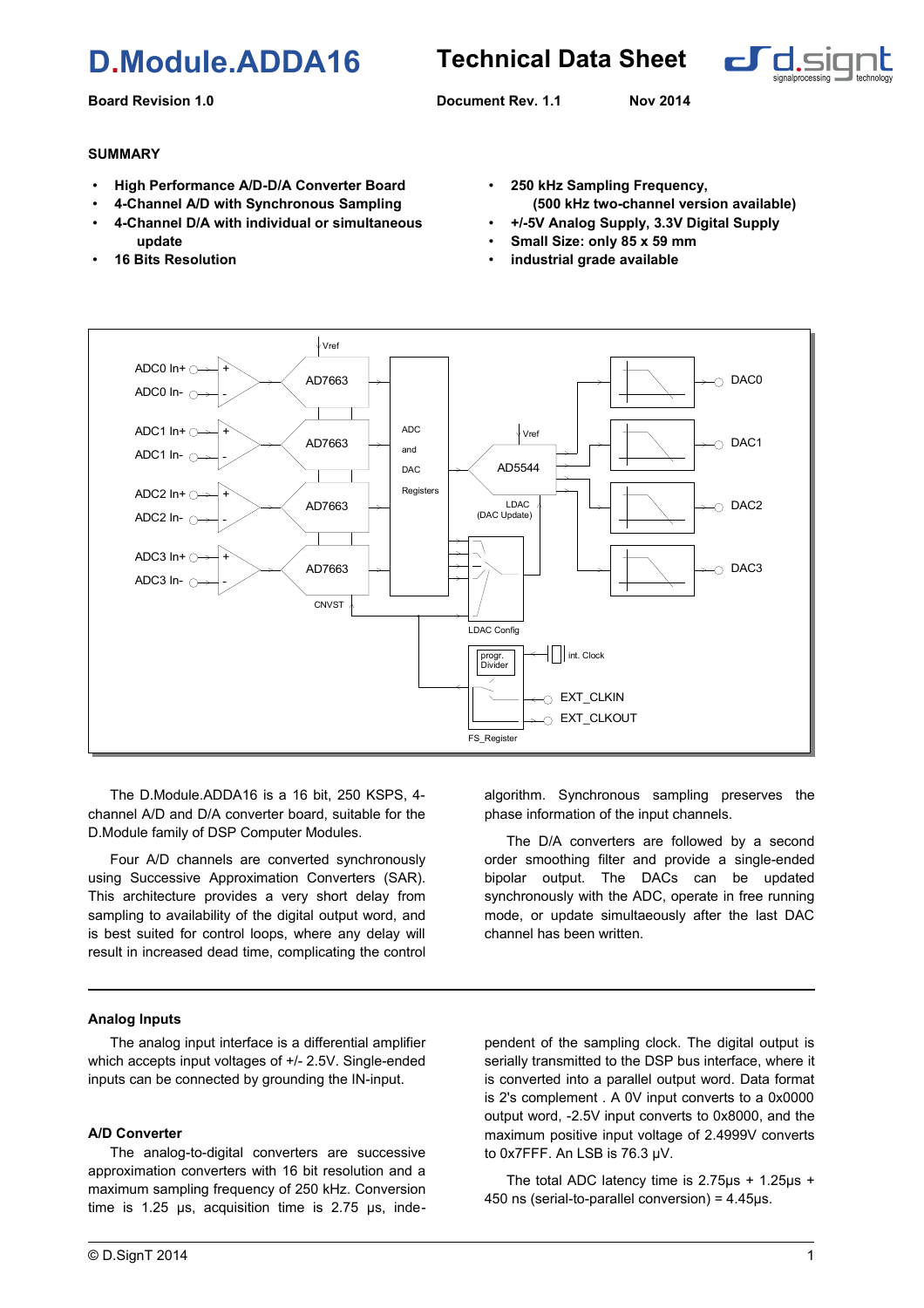

#### **Sampling Clock**

The A/D converters are triggered either by an internally generated or an externally provided sampling clock. The internal sampling clock is programmable from 15.625 to 250 kHz. The internal sampling clock is available as an output signal to synchronize external hardware or drive additional ADDA16 boards in slave mode.

#### **D/A Converter**

The digital-to-analog converters use a serial data interface too. The DSP bus interface logic provides the parallel-to serial conversion. Data is clocked into the DAC with a 40 MHz clock. A transmission takes 20 clock cycles. The DAC settles to 1 LSB accuracy in 2 µs. Adding the 500 ns for serial transmission, the DAC latency is 2.5 µs, which must be taken into account as a dead-time in control loops.

The DACs itself use straight binary coding, but the bus interface logic converts 2's complement into straight binary, so the DSP can write it's native 2's complement data to the DAC. A 0x8000 translates to -2.5V on the output, a 0x0000 to 0V output, and 0x7FFFF to +2.4999V.

The four DACs can update their outputs either simultaneously after the last DAC channel has been written, synchronoulsly with the A/D converter sampling clock, or "on-demand", i.e. a DAC output changes immediately after a new value has been written.

### **Anaolg Outputs**

The D/A converter is followed by a  $2<sup>nd</sup>$  order Butterworth smoothing filter. This filter attenuates the high frequency switching spikes generated by DAC code transitions and smoothes the output waveform. The analog output is single-ended with +/- 2.5V fullscale output.

#### **DSP Interface**

The D.Module.ADDA16 is connected to the DSP via a 16-bit parallel interface in IOSEL memory space. Six registers provide access to the ADCs and DACs, the board configuration, and status. Base address and offset are jumper-selectable and allow to operate multiple ADDA16 in parallel.

Interrupt mapping, sampling clock, and DAC update modes are programmable by the DSP.

| JPA <sub>18</sub> | <b>JPA17</b> | JPA16  | Base Address w. C6000 DSP Module | Base Address w. other DSP Module |
|-------------------|--------------|--------|----------------------------------|----------------------------------|
| open              | open         | open   | not possible                     | IOSEL + 0x00.0000                |
| open              | open         | closed |                                  | $IOSEL + 0x01.0000$              |
| open              | closed       | open   |                                  | $IOSEL + 0x02.0000$              |
| open              | closed       | closed |                                  | $IOSEL + 0x03.0000$              |
| closed            | open         | open   | IOSEL + 0x00.0000                | $IOSEL + 0x04.0000$              |
| closed            | open         | closed | $IOSEL + 0x04.0000$              | $IOSEL + 0x05.0000$              |
| closed            | closed       | open   | $IOSEL + 0x08.0000$              | $IOSEL + 0x06.0000$              |
| closed            | closed       | closed | $IOSEL + 0x0C.0000$              | $IOSEL + 0x07.0000$              |

#### **ADDRESS DECODING**

| JPA5   | JPA4   | Offset w. C6000 DSP Module | <b>Offset w. other DSP Modules</b> |
|--------|--------|----------------------------|------------------------------------|
| open   | open   | 0x00                       | 0x00                               |
| open   | closed | 0x40                       | 0x10                               |
| closed | open   | 0x80                       | 0x20                               |
| closed | closed | 0xC0                       | 0x30                               |

#### **REGISTER MAP**

| <b>Offset (C6000)</b> | Register      | Width   | <b>Description</b>                        |
|-----------------------|---------------|---------|-------------------------------------------|
| 0x00 (0x00)           | ADDA0         | 16 bits | read: ADC channel 0, write: DAC channel 0 |
| 0x01 (0x04)           | ADDA1         | 16 bits | read: ADC channel 1, write: DAC channel 1 |
| 0x02 (0x08)           | ADDA2         | 16 bits | read: ADC channel 2, write: DAC channel 2 |
| 0x03 (0x0C)           | ADDA3         | 16 bits | read: ADC channel 3, write: DAC channel 3 |
| 0x04(0x10)            | FS.           | 8 bits  | sampling frequency register               |
| 0x05 (0x14)           | <b>CONFIG</b> | 8 bits  | configuration register                    |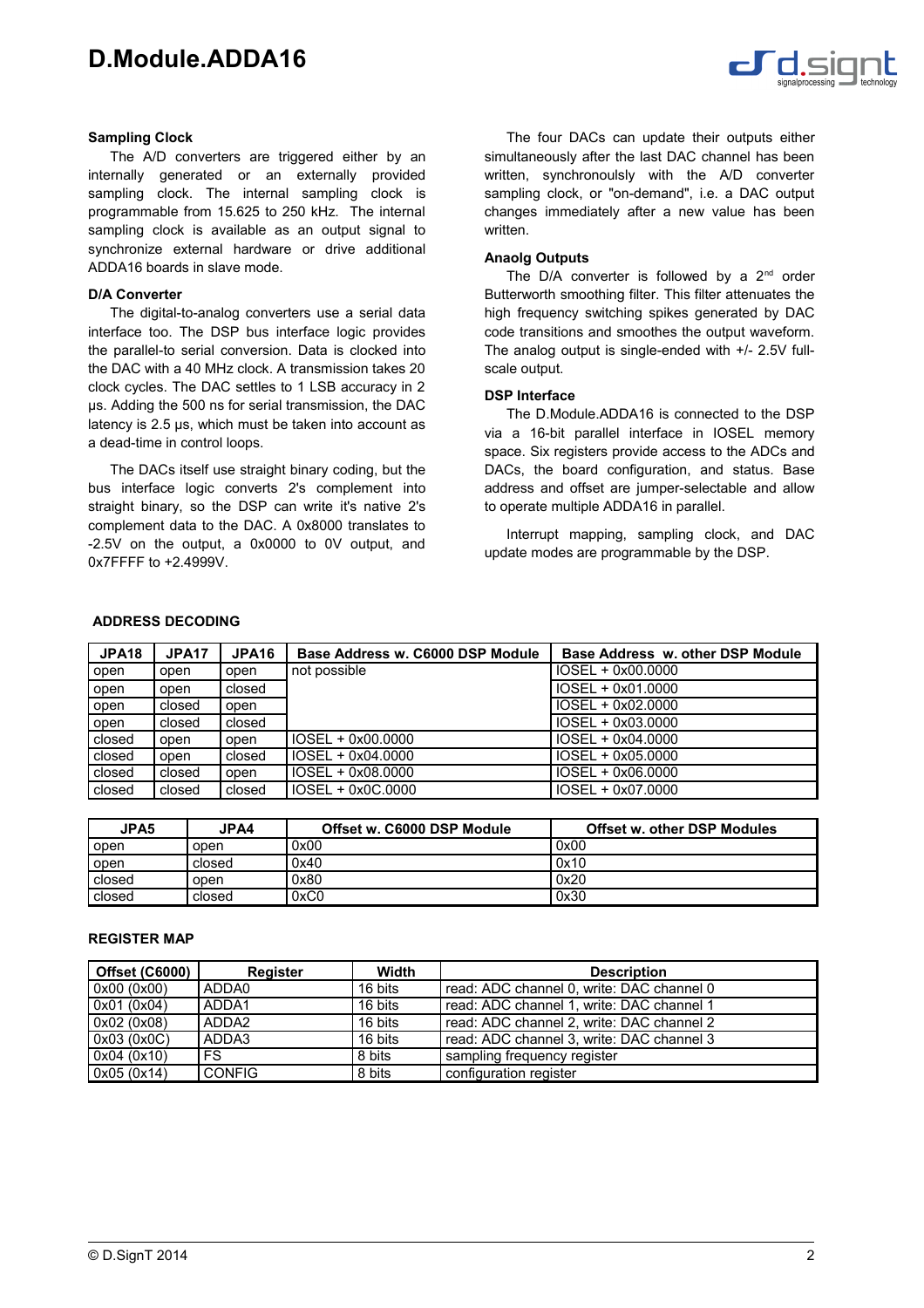

### **CONFIG REGISTER**

| D7                | D6                      | D5 | D4                      | D <sub>3</sub> | D <sub>2</sub>                  | D1                                 | D <sub>0</sub> |
|-------------------|-------------------------|----|-------------------------|----------------|---------------------------------|------------------------------------|----------------|
| Write: EXTCLKOUT  | <b>INT1CFG</b>          |    | <b>INTOCFG</b>          |                | <b>LDACCFG</b>                  |                                    |                |
| read: DACREADY    |                         |    |                         |                |                                 |                                    |                |
| EXTCLKOUT:        | 00 - INT1 not used      |    | 00 - INT0 not used      |                |                                 | 000 - DACs updated after any write |                |
| 0 - output off    | $01 - INT1 = ADC$ ready |    | $01 - INTO = ADC ready$ |                | 001 - simultaneous update after |                                    |                |
| 1 - output on     | $10 - INT1 = DAC$ ready |    | 10 - INTO = DAC ready   |                | write to DAC1                   |                                    |                |
|                   | 11 - INT1 = sampfreq    |    | 11 - INTO = sampfreq    |                |                                 | 010 - simultaneous update after    |                |
| DACREADY:         |                         |    |                         |                |                                 | write to DAC2                      |                |
| 0 - DAC not ready |                         |    |                         |                |                                 | 011 - simultaneous update after    |                |
| 1 - DAC ready for |                         |    |                         |                |                                 | write to DAC3                      |                |
| new data          |                         |    |                         |                |                                 | 100 - simultaneous DAC update      |                |
|                   |                         |    |                         |                |                                 | synchronous with ADC               |                |

### **SIGNAL DESCRIPTION**

### **DSP BUS INTERFACE**

| Signal          | Pin                                | <b>Type</b> | <b>Description</b>                |
|-----------------|------------------------------------|-------------|-----------------------------------|
| A0<br>$\cdot$ . | A5 U9  U14.                        |             | address bus                       |
| A16  A18        | V12. V14                           |             |                                   |
| D0  D15         | U <sub>15</sub> ., U <sub>30</sub> | I/O/Z       | data bus (connects to DSP D16D31) |
| nRD             | U <sub>2</sub>                     |             | active low read strobe signal     |
| nWR             | U5                                 |             | active low write strobe signal    |
| I nIOSEL        | U8                                 |             | active low memory select signal   |
| l BUSCLK        | U6                                 |             | DSP bus clock                     |
| l nINTO         | U3                                 | O/Z         | Interrupt Line 0                  |
| l nINT1         | U4                                 | O/Z         | Interrupt Line 1                  |

### **POWER SUPPLY**

| Signal           | Pin             | $\tau_\mathsf{VDE}$ | <b>Description</b>         |
|------------------|-----------------|---------------------|----------------------------|
| $\overline{VCC}$ | A1. B32         | <b>PWR</b>          | digital power supply, 3.3V |
| GND              | A32. B1         | <b>PWR</b>          | digital ground, OV         |
| +AVCC            | C <sub>17</sub> | <b>PWR</b>          | analog power supply, +5V   |
| <b>AGND</b>      | C16             | <b>PWR</b>          | analog ground, 0V          |
| <b>LAVCC</b>     | C <sub>15</sub> | <b>PWR</b>          | analog power supply, -5V   |

### **CLOCKS**

| Signal               | Pin           | Type | <b>Description</b>                                     |
|----------------------|---------------|------|--------------------------------------------------------|
| KIN<br>. EYT<br>ำ∟∧. | $\sim$<br>◡∠∠ |      | ≟clock<br>∵external<br>sampling<br><b>Input</b><br>tor |
| _KOUT<br>$\sim$<br>└ | $\sim$<br>د∠ب | O/Z  | clock output<br>sampling                               |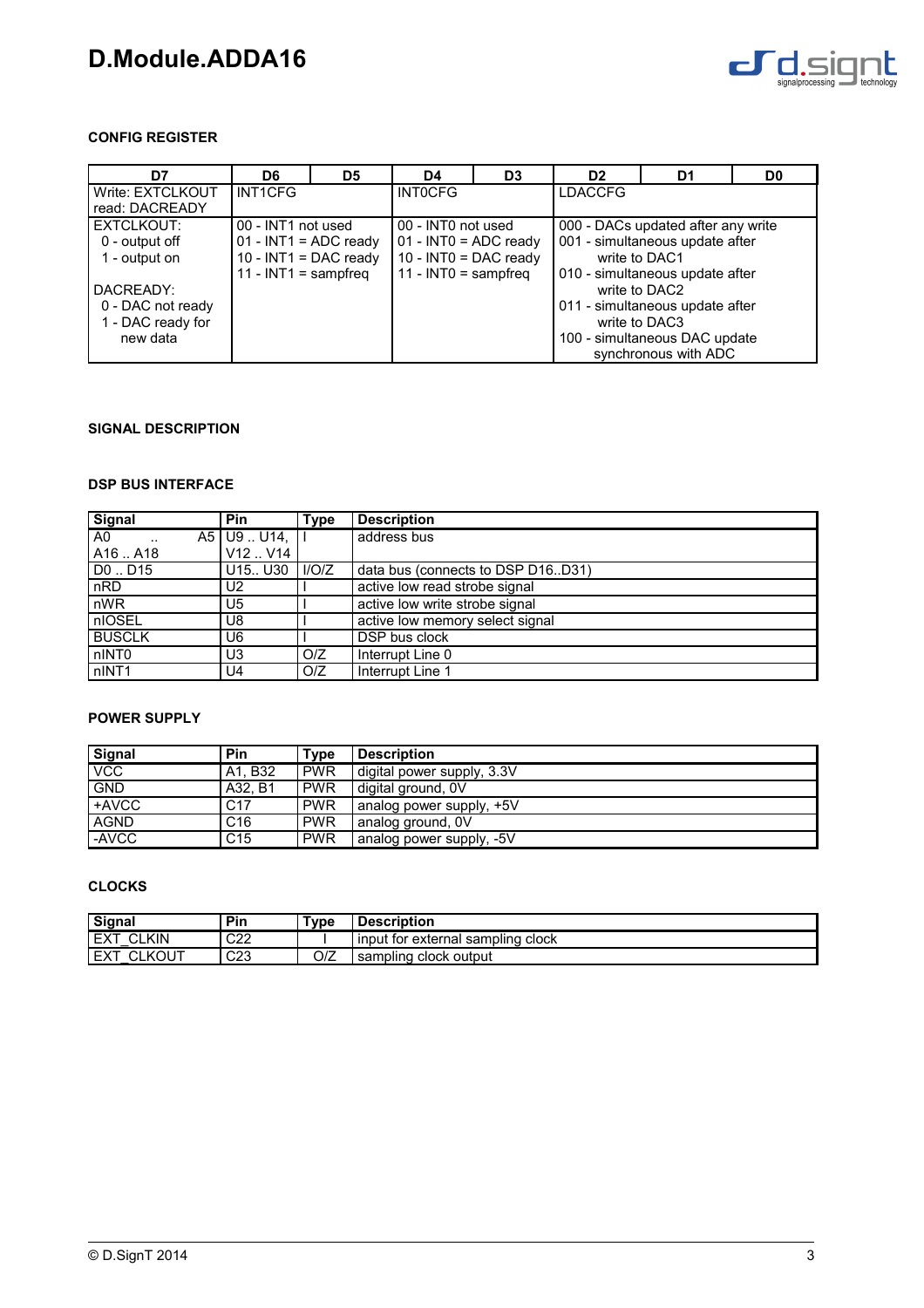

### **ANALOG INPUTS**

| Signal        | Pin                               | Type       | <b>Description</b>                 |
|---------------|-----------------------------------|------------|------------------------------------|
| $\sqrt{INO+}$ | G <sub>1</sub>                    |            | non-inverting input, ADC channel 0 |
| $INO-$        | G <sub>2</sub>                    |            | inverting input, ADC channel 0     |
| $\sqrt{IN1+}$ | 11                                |            | non-inverting input, ADC channel 1 |
| $IN1-$        | 12                                |            | inverting input, ADC channel 1     |
| $\sqrt{IN2+}$ | K <sub>1</sub>                    |            | non-inverting input, ADC channel 2 |
| $IN2-$        | K <sub>2</sub>                    |            | inverting input, ADC channel 2     |
| $N3+$         | M1                                |            | non-inverting input, ADC channel 3 |
| IN3-          | M <sub>2</sub>                    |            | inverting input, ADC channel 4     |
| l AGND        | H <sub>1</sub> , H <sub>2</sub> , | <b>PWR</b> | analog ground, 0V                  |
|               | J1, J2,                           |            |                                    |
|               | L1,L2                             |            |                                    |

### **ANALOG OUTPUTS**

| Signal           | Pin       | <b>Type</b> | <b>Description</b>   |
|------------------|-----------|-------------|----------------------|
| OUT <sub>0</sub> | G31       | O           | output DAC channel 0 |
| OUT <sub>1</sub> | 131       | O           | output DAC channel 0 |
| OUT <sub>2</sub> | K31       | O           | output DAC channel 0 |
| OUT <sub>3</sub> | M31       | O           | output DAC channel 0 |
| <b>AGND</b>      | G32.      | <b>PWR</b>  | analog ground, 0V    |
|                  | H31, H32, |             |                      |
|                  | 132.      |             |                      |
|                  | J31, J32, |             |                      |
|                  | K32.      |             |                      |
|                  | L31, L32, |             |                      |
|                  | M32       |             |                      |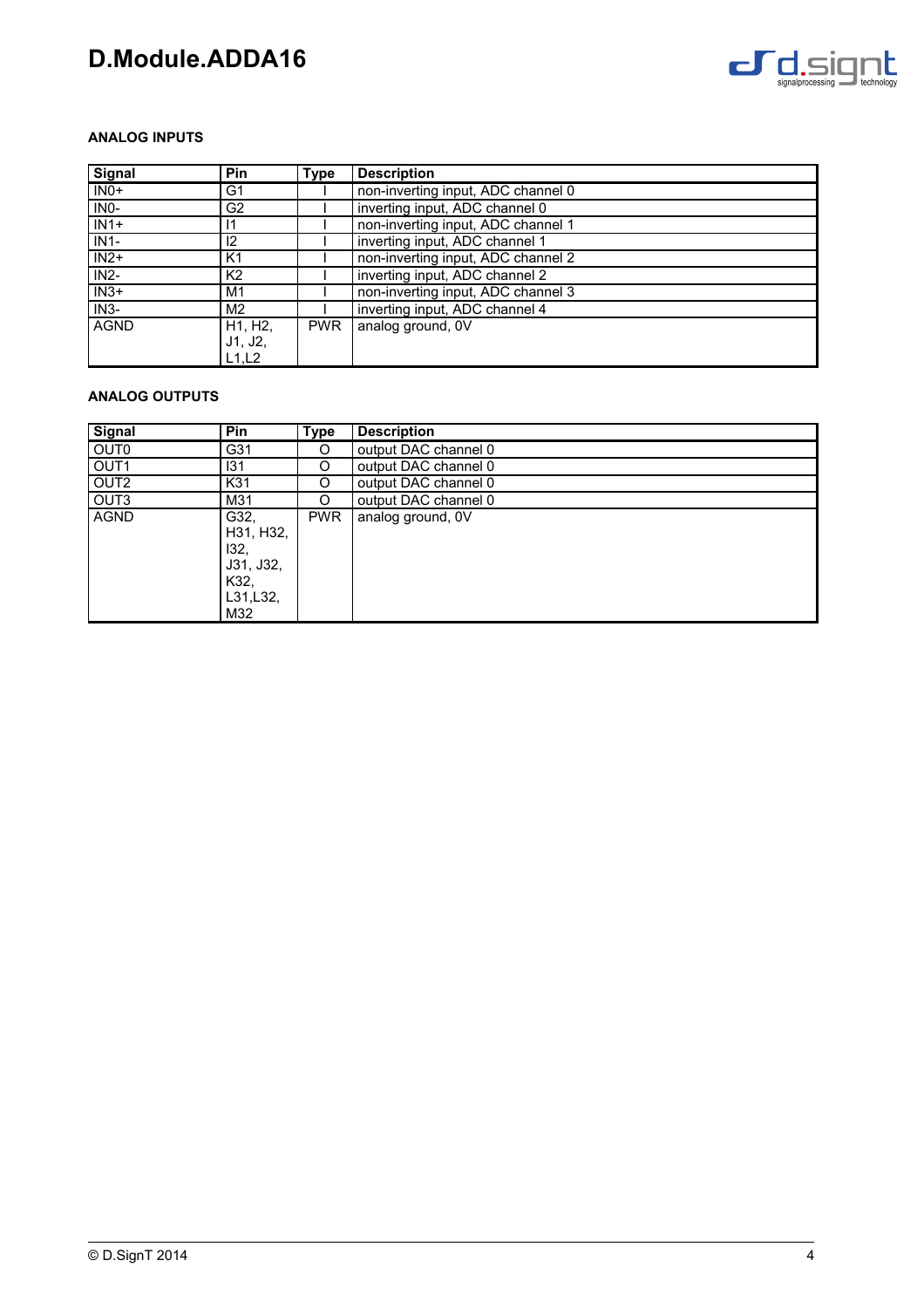

**PINOUT**

| Pin                     | $\boldsymbol{A}$ | $\overline{B}$ | $\overline{c}$ | $\overline{\mathsf{T}}$ | $\overline{\mathsf{U}}$ | $\overline{\mathsf{v}}$ |
|-------------------------|------------------|----------------|----------------|-------------------------|-------------------------|-------------------------|
| $\mathbf{1}$            | VCC(3.3V)        | <b>GND</b>     |                |                         |                         |                         |
| $\overline{2}$          |                  |                |                |                         | nRD                     |                         |
| $\overline{3}$          |                  |                |                |                         | nINT <sub>0</sub>       |                         |
| $\overline{\mathbf{4}}$ |                  |                |                |                         | nINT1                   |                         |
| $\overline{5}$          |                  |                |                |                         | nWR                     |                         |
| $\overline{6}$          |                  |                |                |                         | <b>BUSCLK</b>           |                         |
| $\overline{7}$          |                  |                |                |                         | nRESET                  |                         |
| $\overline{8}$          |                  |                |                |                         | nIOSEL                  |                         |
| $\overline{9}$          |                  |                |                |                         | A <sub>0</sub>          |                         |
| 10                      |                  |                |                |                         | $\overline{A1}$         |                         |
| 11                      |                  |                |                |                         | A2                      |                         |
| $\overline{12}$         |                  |                |                |                         | A3                      | A16                     |
| $\overline{13}$         |                  |                |                |                         | A4                      | A17                     |
| 14                      |                  |                |                |                         | A5                      | A18                     |
| 15                      |                  |                | -AVCC $(-5V)$  |                         | D <sub>0</sub>          |                         |
| 16                      |                  |                | <b>AGND</b>    |                         | D1                      |                         |
| $\overline{17}$         |                  |                | +AVCC (+5V     |                         | $\overline{D2}$         |                         |
| 18                      |                  |                |                |                         | D <sub>3</sub>          |                         |
| $\overline{19}$         |                  |                |                |                         | D4                      |                         |
| $\overline{20}$         |                  |                |                |                         | $\overline{D5}$         |                         |
| $\overline{21}$         |                  |                |                |                         | $\overline{D6}$         |                         |
| $\overline{22}$         |                  |                | EXT_CLKIN      |                         | $\overline{D7}$         |                         |
| $\overline{23}$         |                  |                | EXT_CLKOUT     |                         | D <sub>8</sub>          |                         |
| $\overline{24}$         |                  |                |                |                         | D9                      |                         |
| $\overline{25}$         |                  |                |                |                         | D10                     |                         |
| $\overline{26}$         |                  |                |                |                         | D11                     |                         |
| $\overline{27}$         |                  |                |                |                         | D12                     |                         |
| $\overline{28}$         |                  |                |                |                         | D13                     |                         |
| $\overline{29}$         |                  |                |                |                         | D14                     |                         |
| 30                      |                  |                |                |                         | D15                     |                         |
| $\overline{31}$         |                  |                |                |                         |                         |                         |
| $\overline{32}$         | <b>GND</b>       | $VCC$ $(3.3V)$ |                | <b>GND</b>              |                         | <b>GND</b>              |

| Pin |                     |                   | 31                  | 32                  |
|-----|---------------------|-------------------|---------------------|---------------------|
| F   | +AVCC <sup>*1</sup> | - $AVCC$ $*1$     | +AVCC <sup>*1</sup> | -AVCC <sup>*1</sup> |
| G   | ADC channel 0 IN+   | ADC channel 0 IN- | DAC channel 0 OUT   | <b>AGND</b>         |
| H   | <b>AGND</b>         | <b>AGND</b>       | <b>AGND</b>         | <b>AGND</b>         |
|     | ADC channel 1 IN+   | ADC channel 1 IN- | DAC channel 1 OUT   | <b>AGND</b>         |
| J   | <b>AGND</b>         | <b>AGND</b>       | <b>AGND</b>         | <b>AGND</b>         |
| K   | ADC channel 2 IN+   | ADC channel 2 IN- | DAC channel 2 OUT   | <b>AGND</b>         |
| L   | <b>AGND</b>         | <b>AGND</b>       | <b>AGND</b>         | <b>AGND</b>         |
| M   | ADC channel 3 IN+   | ADC channel 3 IN- | DAC channel 3 OUT   | <b>AGND</b>         |
| N   | VCC <sup>*1</sup>   | $GND *1$          | $VCC$ $*1$          | $GND *1$            |
| l O | rsvd                | rsvd              | rsvd                | rsvd                |
| . P | rsvd                | rsvd              | rsvd                | rsvd                |

**\* <sup>1</sup>**use as outputs to supply external analog and digital I/O circuitry only !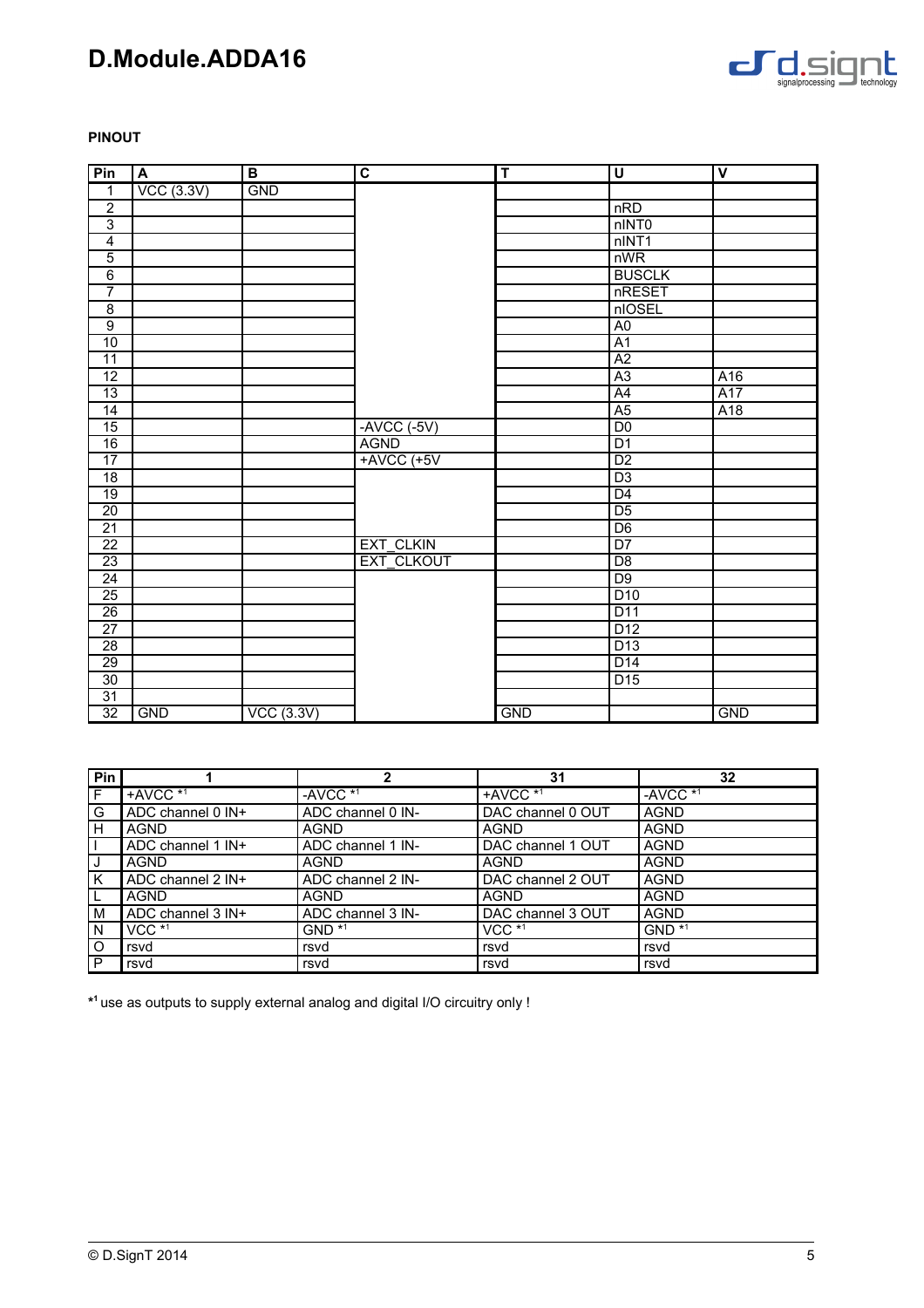

### **MECHANICAL DIMENSIONS**



 $\bullet$  Size: max. 85 x 59 x 15 mm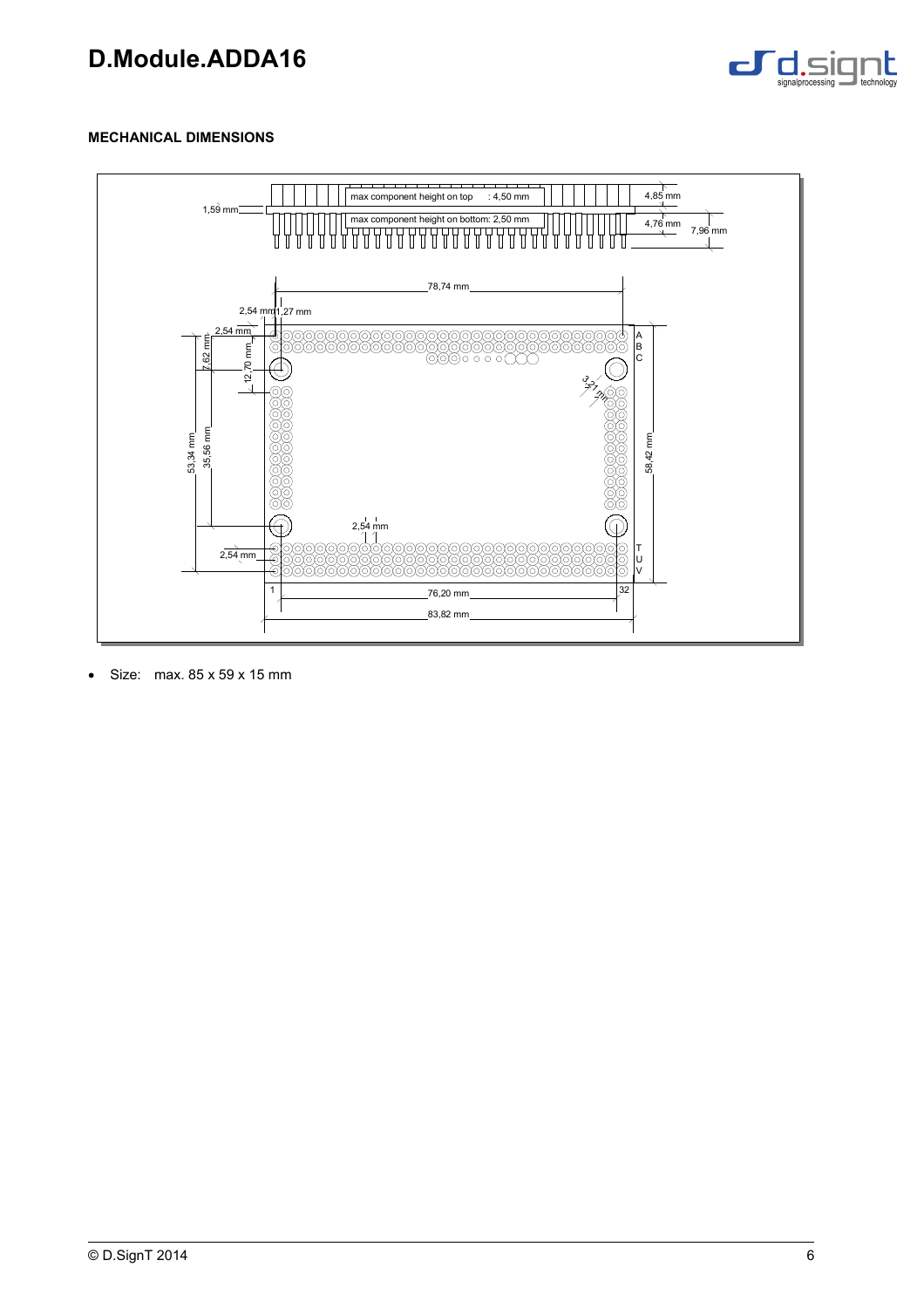

### **ELECTRICAL CHARACTERISTICS**

### **OPERATING CONDITIONS, DC PARAMETERS**

| Supply Voltage           | digital: 3.3V +/- 5%     |
|--------------------------|--------------------------|
|                          | analog: +/-5V +/-10%     |
| Power Consumption        | digital: 400 mA typ.     |
|                          | analog: 50 mA typ.       |
| Operating Temperature    | 0+70°C optional -40+85°C |
| High Level Input Voltage | min. 2V, max. 5.5V       |
| Low Level Input Voltage  | min. - 0.2V, max. 0.8V   |
|                          |                          |

### **ANALOG INPUTS**

| Channels             | 4, differential (single-ended: connect IN- to AGND) |
|----------------------|-----------------------------------------------------|
| Input Voltage Range  | $+/- 2.5V$                                          |
| Input Impedance      | 200 kOhms differential, 100 kOhms single.-ended     |
| Iput Bandwidth       | 800 kHz                                             |
| Input Offset Voltage | TRD                                                 |

### **ANALOG OUTPUTS**

| Channels                     | 4, single-ended                               |
|------------------------------|-----------------------------------------------|
| Output Voltage Range         | +/-2.5V, outputs default to 0V after power-on |
| <b>Output Offset Voltage</b> | TRD                                           |
| Smoothing Filter             | Butterworth, 2 <sup>nd</sup> order, fc=200kHz |
| Load                         | > 2 K Ohms                                    |

### **ANALOG-TO-DIGITAL CONVERTER**

| Type                    | successive approximation                                                            |
|-------------------------|-------------------------------------------------------------------------------------|
| Resolution              | 16 bit                                                                              |
| <b>Acquisition Time</b> | 2.75 usecs                                                                          |
| <b>Conversion Time</b>  | $1.25$ usecs                                                                        |
| Sampling Frequency      | internal 15.625  250 kHz, optional 500 kHz<br>external 0  250 kHz, optional 500 kHz |
| Signal-to-Noise Ratio   | TBD                                                                                 |
| <b>SINAD</b>            | TBD                                                                                 |

### **DIGITAL-TO-ANALOG CONVERTER**

| Type                  | R <sub>2</sub> R ladder            |
|-----------------------|------------------------------------|
| Resolution            | 16 bit                             |
| Monotonicity          | 15 bit                             |
| <b>Settling Time</b>  | < 2 usecs full-scale step to 1 LSB |
| Update Frequency      | max 250 kHz                        |
| Signal-to-Noise Ratio | TRD                                |
| <b>SINAD</b>          | TRD                                |
|                       |                                    |

### **DSP BUS INTERFACE**

| Read Timing  | $t_{\text{ACC}}$ (IOSEL, ADDR, RD) valid to data valid:   | < 30 nsecs  |
|--------------|-----------------------------------------------------------|-------------|
| Write Timing | $t$ <sub>setup</sub> data valid before (IOSEL, ADDR, WR): | > 20 nsecs  |
|              | $t_{\text{HOLD}}$ data valid after (IOSEL, ADDR, WR):     | $> 0$ nsecs |